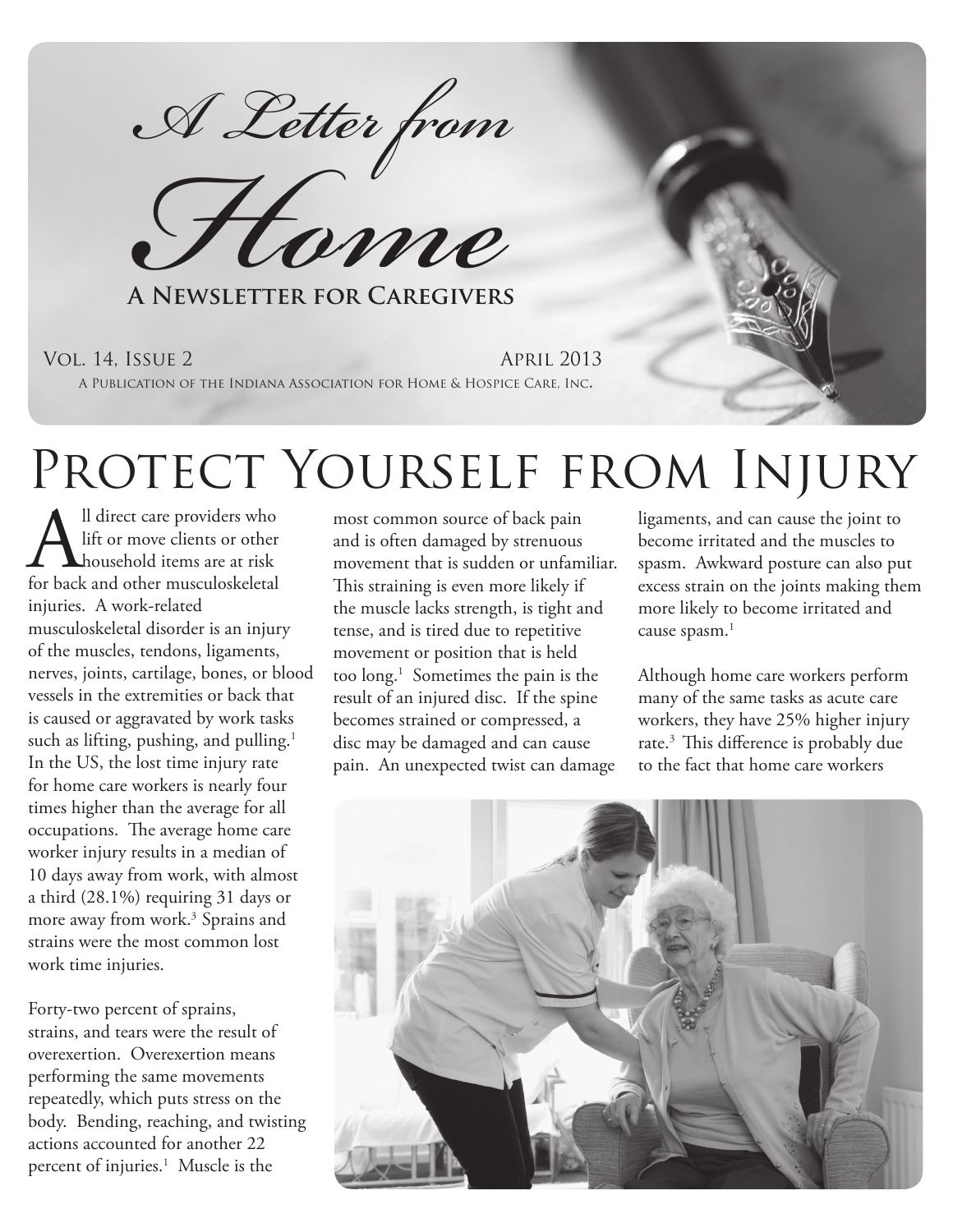**Although home care workers perform many of the same tasks as acute care workers, they have 25% higher injury rate**



often work alone with no assistance and limited on-site supervision. In addition, the home care environment is generally not under the control of the home care worker or their agency. One of the reasons that back injuries in particular occur more commonly in the home care environment is because the homes of many clients have too many obstructions and have limited space to move and twist in order to keep proper body posture. Rooms in client's homes are often crowded with poor arrangement of furniture and do not allow enough room to maneuver, particularly around their bed. Many of the client bathrooms, too, are not designed to allow room for easy transfers. Patterns in injury data showed that homecare workers were at particular risk for back, shoulder and knee injuries while transferring clients or moving household objects.<sup>1</sup> Also, home care workers often feel too burdened with too many tasks to accomplish and feel pressure from clients to provide extra services.<sup>3</sup> As a result, they may not be as attentive to proper body mechanics.

Incorrectly performed actions or tasks can also cause or contribute to increased risk of injury. To minimize your risk of injury avoid:

- Reaching and lifting loads too far from your body
- Tasks which require high repetition and use of the same set of muscles
- Lifting heavy loads greater than 40-50 pounds
- Twisting while lifting
- Using excessive force whether lifting, pushing or pulling
- Reaching low or high to begin lifting
- Improper posture while sitting, standing, or lifting

Finally, client characteristics can contribute to the risk of injury. Assisting totally dependent, unpredictable or combative clients can contribute to injury because you must be prepared to lift more weight than is recommended. Home care providers must observe these types of clients closely to determine if they are likely to move or shift suddenly during a lift or transfer. If it is determined that the client is too unreliable or unsafe to move, additional help is required to keep both the client and you safe.

### **Reduce Injuries**

One of the primary methods to reduce musculoskeletal injuries while providing care is to develop proper posture. Your spine has natural curves; one in the neck, one in the middle back, and one low in the back. When moving or lifting, it is important to maintain these curves with proper posture. To maintain good posture, support the spine along its curve while sitting or driving, using a small pillow for low back support if needed. Your body posture, even at rest, can contribute to injury. To reduce awkward postures, bend at the knees and not your back to lift. Move your feet instead of twisting to move items.

Tasks that require forceful exertions place higher loads on the muscles, discs, ligaments and joints and can lead to fatigue and injury. To reduce overexertion, divide the load when possible and push rather than lift. Also, if you can set something down on a table or other elevated surface instead of on the floor, do it so that you won't have to reach down to pick it up again. The best zone for lifting